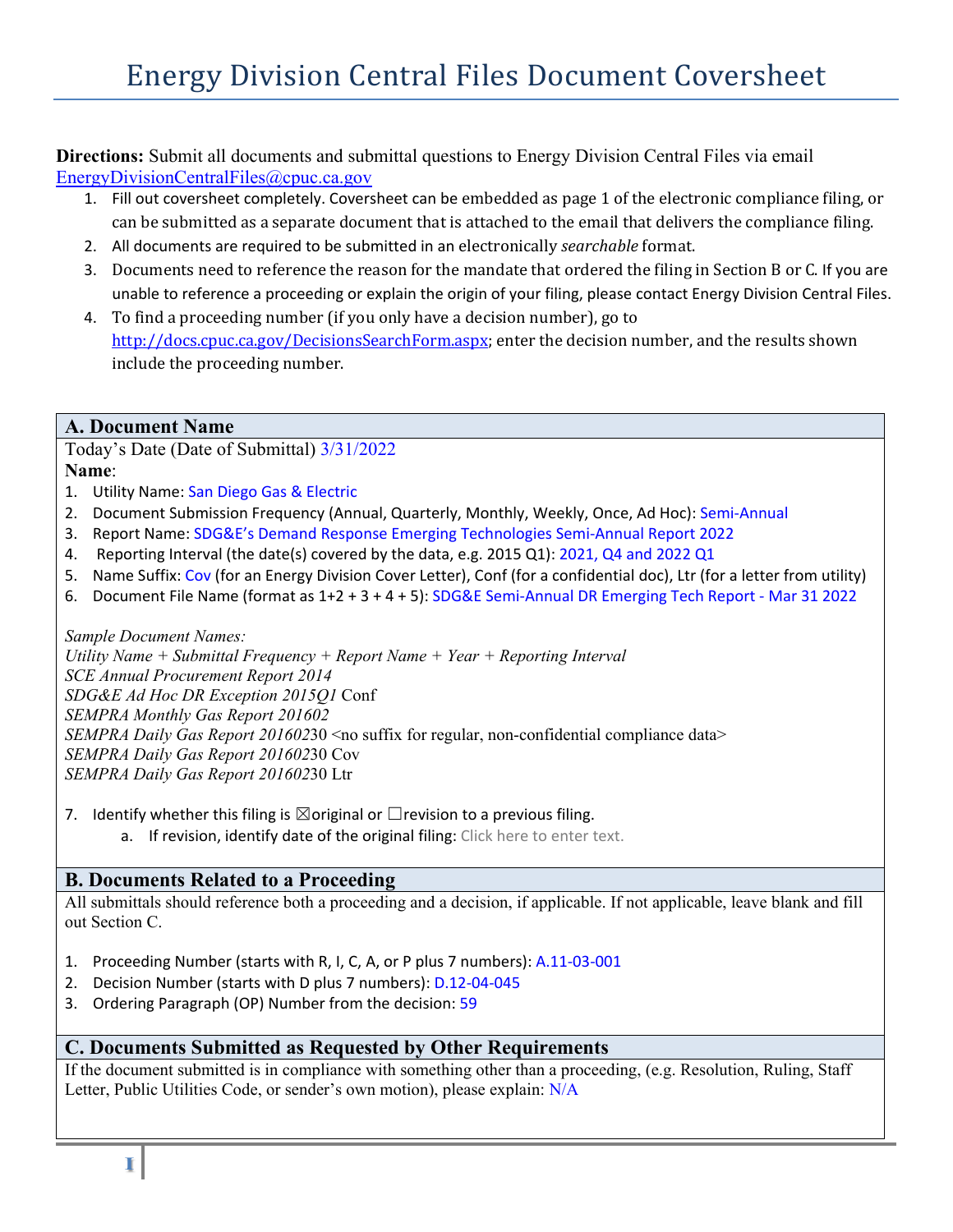#### **D. Document Summary**

The Demand Response Emerging Technologies (DT-ET) Program Semi-Annual Report for the period of Q4 2021 and Q1 2022 is being submitted pursuant to Ordering Paragraph 59 and the discussion at pages 145-146 od Decision (D.) 12-04-045. During Q4 2021 and Q1 2022, SDG&E DR-ET Program completed 3 projects, continued to manage 4 ongoing projects, and 1 new project was started.

#### **E. Sender Contact Information**

- 1. Sender Name: Todd Schavrien
- 2. Sender Organization: San Diego Gas & Electric
- 3. Sender Phone: 858-503-5164
- 4. Sender Email: TSchavrien@sdge.com

#### **F. Confidentiality**

1. Is this document confidential?  $\boxtimes$ No  $\Box$ Yes

a. If Yes, provide an explanation of why confidentiality is claimed and identify the expiration of the confidentiality designation (e.g. Confidential until December 31, 2020.)

#### **G. CPUC Routing**

Energy Division's Director, Edward Randolph, requests that you not copy him on filings sent to Energy Division Central Files. Identify below any Commission staff that were copied on the submittal of this document.

1. Names of Commission staff that sender copied on the submittal of this Document: Aloke Gupta, ED

ver.7/6/2016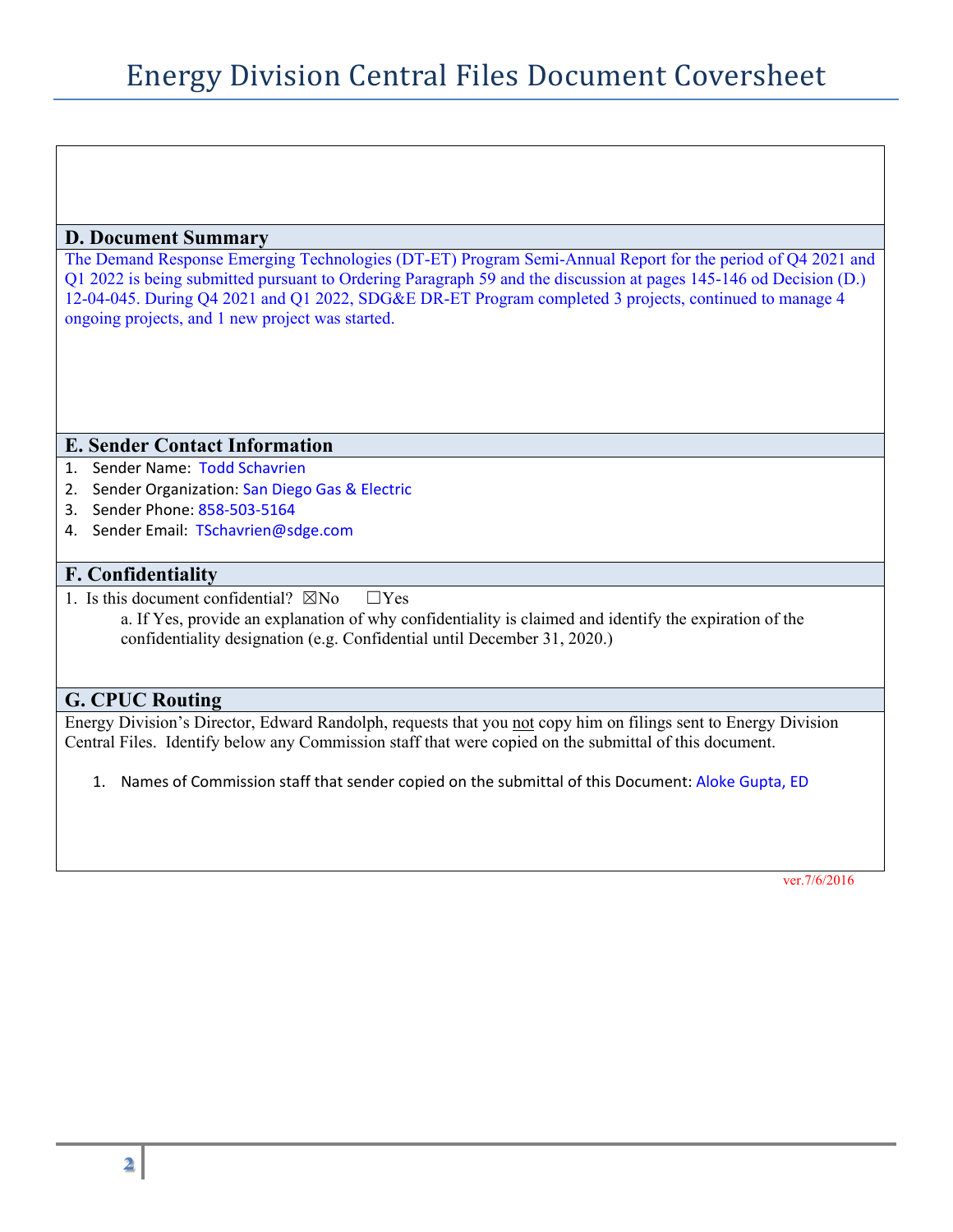# **DEMAND RESPONSE EMERGING TECHNOLOGIES PROGRAM**

# **SEMI-ANNUAL REPORT 2022**

March 31, 2022

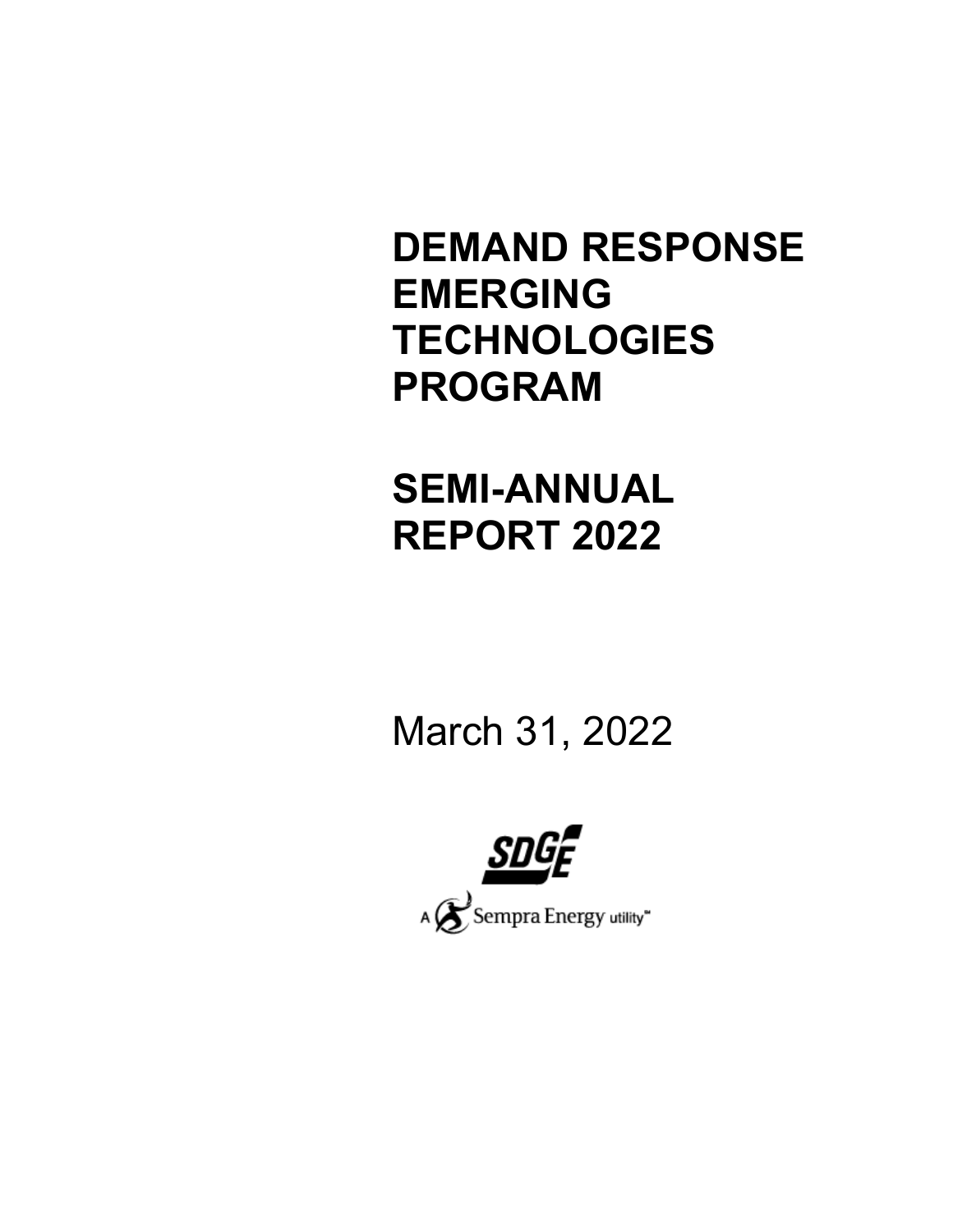# **Table of Contents**

<span id="page-3-0"></span>

| Ι.  |                  |                                                                               |  |  |  |  |
|-----|------------------|-------------------------------------------------------------------------------|--|--|--|--|
|     | A.               | In-Home Display & Smart Phone Application Behavioral Conditioning with        |  |  |  |  |
|     |                  |                                                                               |  |  |  |  |
|     | 1.               |                                                                               |  |  |  |  |
|     | 2.               |                                                                               |  |  |  |  |
|     | 3.               |                                                                               |  |  |  |  |
|     | <b>B.</b>        | Voice Activated Assistant for Energy Savings (Integrated Demand Side          |  |  |  |  |
|     |                  |                                                                               |  |  |  |  |
|     | 1.               |                                                                               |  |  |  |  |
|     | 2.               |                                                                               |  |  |  |  |
|     | 3.               |                                                                               |  |  |  |  |
|     | C.               |                                                                               |  |  |  |  |
|     | 1.               |                                                                               |  |  |  |  |
|     | 2.               |                                                                               |  |  |  |  |
|     | 3.               |                                                                               |  |  |  |  |
| II. |                  |                                                                               |  |  |  |  |
|     | A.               | Dehumidification & Water Purification Demand Response Project 8               |  |  |  |  |
|     | 1.               |                                                                               |  |  |  |  |
|     | 2.               |                                                                               |  |  |  |  |
|     | 3.               |                                                                               |  |  |  |  |
|     | $\overline{4}$ . |                                                                               |  |  |  |  |
|     | B.               | SDG&E's Energy Innovation Center (EIC) - Demonstrating DR Performance of      |  |  |  |  |
|     |                  | a Variable Refrigerant Flow (VRF) - Indirect Evaporative Cooling (IEC) Hybrid |  |  |  |  |
|     |                  |                                                                               |  |  |  |  |
|     | 1.               |                                                                               |  |  |  |  |
|     | 2.               |                                                                               |  |  |  |  |
|     | 3.               |                                                                               |  |  |  |  |
|     | 4.               |                                                                               |  |  |  |  |
|     | C.               |                                                                               |  |  |  |  |
|     | 1.               |                                                                               |  |  |  |  |
|     | 2.               |                                                                               |  |  |  |  |
|     | 3.               |                                                                               |  |  |  |  |
|     | $\overline{4}$ . |                                                                               |  |  |  |  |
|     | D.               |                                                                               |  |  |  |  |
|     | 1.               |                                                                               |  |  |  |  |
|     | 2.               |                                                                               |  |  |  |  |
|     | 3.               |                                                                               |  |  |  |  |
|     | $\overline{4}$ . |                                                                               |  |  |  |  |
| Ш.  |                  |                                                                               |  |  |  |  |
|     | A.               |                                                                               |  |  |  |  |
|     | 1.               |                                                                               |  |  |  |  |
|     | 2.               |                                                                               |  |  |  |  |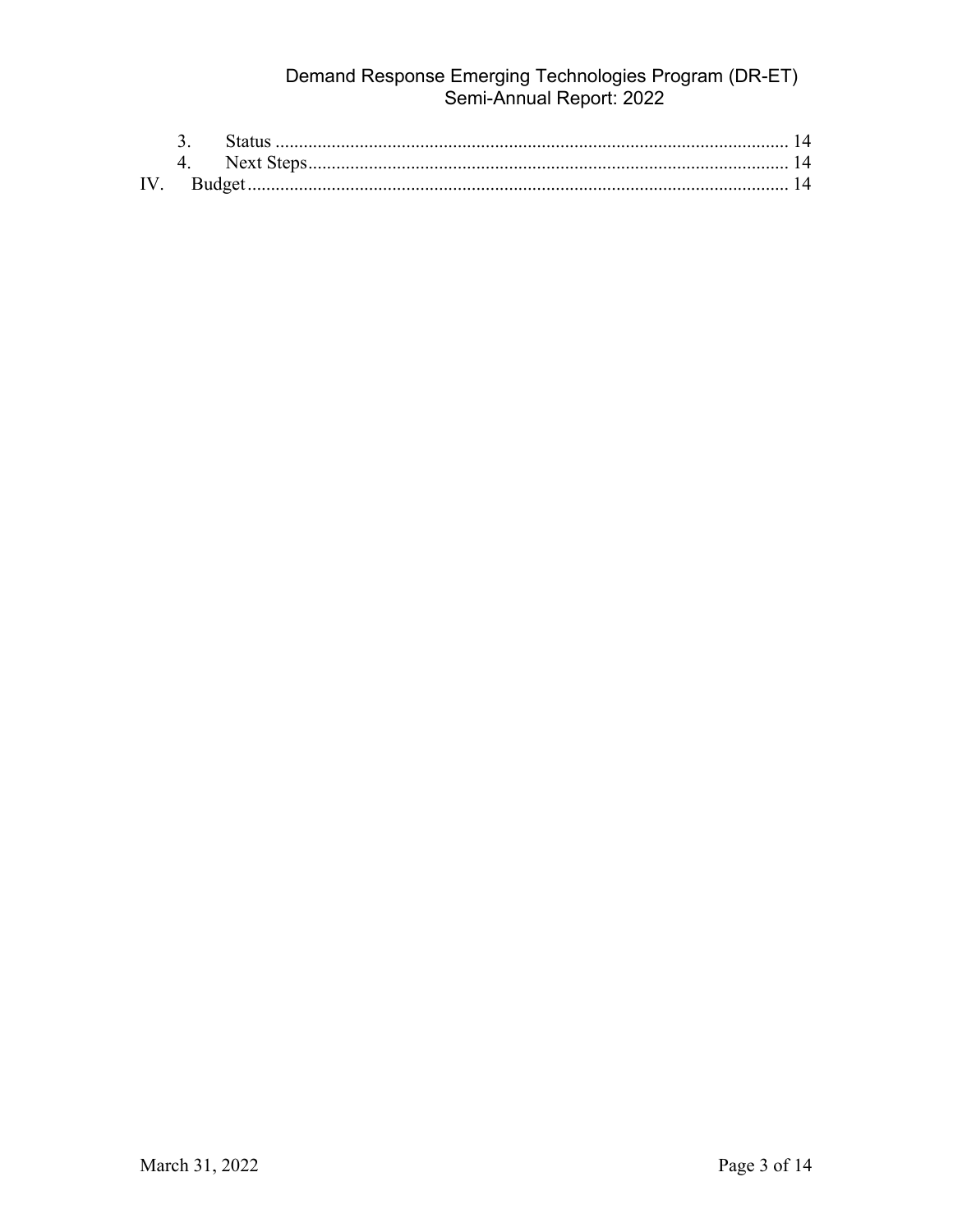# <span id="page-5-0"></span>**Summary**

The Demand Response Emerging Technologies (DR-ET) Program Semi-Annual Report for the period of Q4 2021 and Q1 2022 is being submitted pursuant to Ordering Paragraph 59 and the discussion at pages 145-146 of Decision (D.) 12-04-045. During Q4 2021 and Q1 2022, San Diego Gas & Electric DR-ET Program completed three (3) projects, continued to manage four (4) ongoing projects, and one (1) new project was started.

# <span id="page-5-2"></span><span id="page-5-1"></span>**I. Completed Projects during the Reporting Period**

# <span id="page-5-3"></span>*A. In-Home Display & Smart Phone Application Behavioral Conditioning with Time of Use Billing for Energy Efficiency & Demand Response*

# **1. Overview**

The TOU display device works in conjunction with a smartphone app that is available for customer download, registration, and activation. The application is complimentary to the in-home device, enabling the customer to view time-of-use (TOU) pricing periods and period prices via their smartphones. The application can also provide other functions such as SDG&E message pushes to the customer, helpful links and other functionalities as developed by the vender.

The goal of this project is to verify if a SDG&E residential customer will:

- 1. Interact with the in-home display.
- 2. Interact with the smart phone application.
- 3. Yield any meaningful annual kWh savings verified using the NMEC (Normalized Metered Energy Consumption) analysis.
- 4. Yield any Demand Response values due to smart phone application messaging using regression analysis as well as a 3-in-5 baseline; and/or
- 5. Yield a positive residential program design in the form of Total Resource Cost (TRC), Program Administrators Cost (PAC), and Ratepayer Impact Measure (RIM) tests.

# <span id="page-5-4"></span>**2. Collaboration**

The progress and results have been shared with other CA IOUs ET-DR Leads. SDG&E's Emerging Technologies Team has collaborated with internal Residential Customer Program Advisors to keep them informed of potential measure value as the project yields positive cost-effectiveness. The ET Team also collaborated with SDG&E's rates team and marketing groups to ensure effective messaging efforts.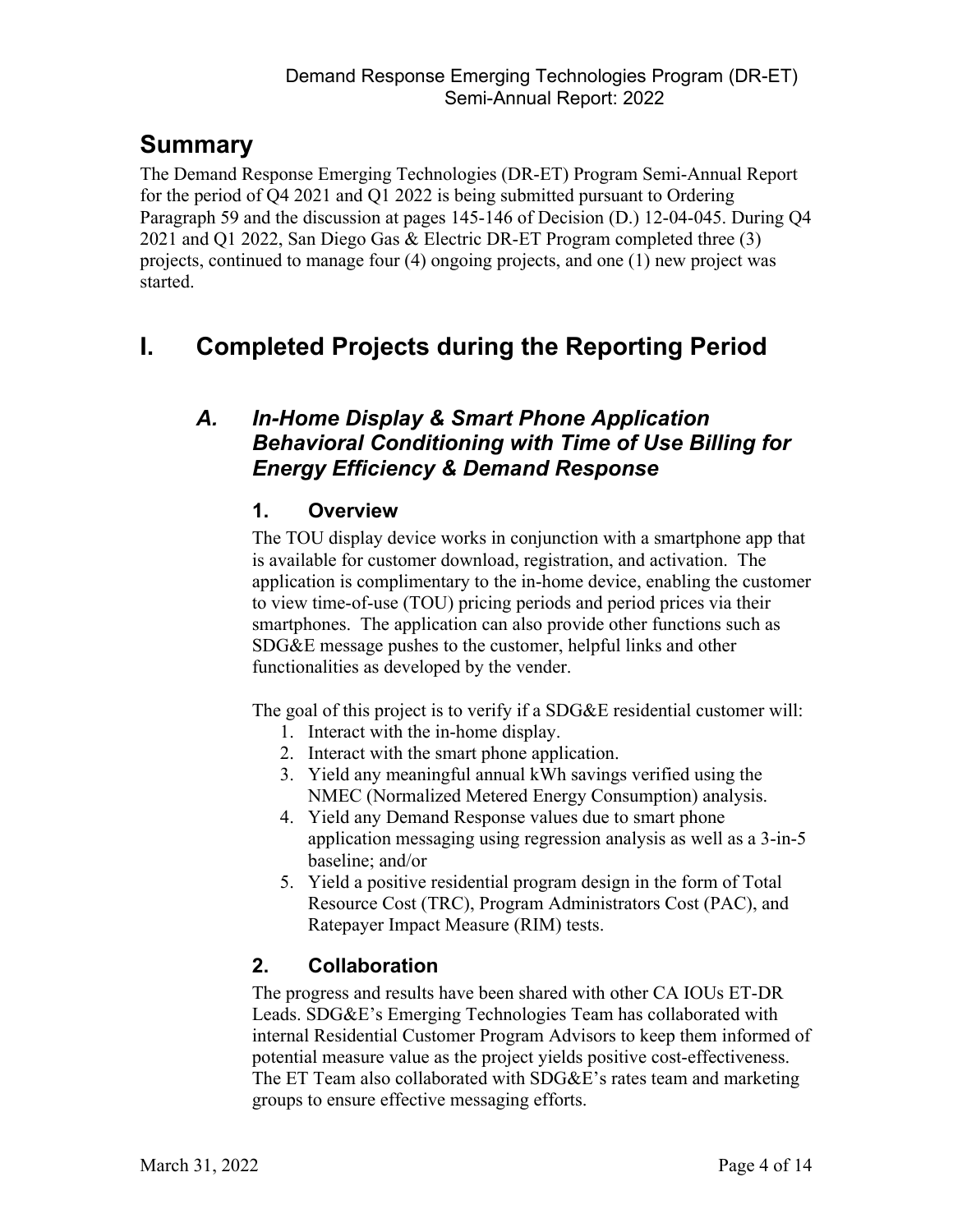### <span id="page-6-0"></span>**3. Status**

The project has been completed, and the report has been published to the [Emerging Technologies Coordinating Council \(ETCC\) website](https://www.etcc-ca.com/reports/time-use-tou-energy-display) for public review and reference.

# <span id="page-6-2"></span><span id="page-6-1"></span>*B. Voice Activated Assistant for Energy Savings (Integrated Demand Side Management Project)*

#### **1. Overview**

Voice Assistant type products have found nearly a 30% market penetration in the US in under a year. This is an incredible rate compared to hubs for energy management that have been tried and tested over the last 15 years. Given that voice assistants have now become a gateway for many consumer products, it is critical to understand how they can advance utility customer engagement and drive energy benefits acting as the point of entry for residential customers (and potentially small commercial customers as well). EPRI research from 2017 and 2018 indicated the potential for voice assistants to enable growth in customer engagement from basic messaging to personalized customer experiences, with varying degrees of engagement in between. From a customer programs perspective, it is important to understand how voice assistants could play a role in allowing new programs or increasing adoption of existing programs.

#### **This project consists of the following tasks:**

Task 1: Site identification. SDG&E will provide EPRI with up to five (5) qualified sites where the site owners are willing to accept proxy (or actual) TOU rates. EPRI intends to interview potential site owners to convey optimal and suboptimal scenarios with new technologies, gauging the potential site owner's interest to engage despite potential outcomes. EPRI will also interview site owners to see if they can be adopted into SDG&E's TOU rates with bill payment protection. Selected site owners will be required to provide EPRI with access to two years of prior Advanced Metering Infrastructure (AMI) data to conduct the evaluation.

Task 2: EE cost saving measure selection for individual sites. This project will involve a total of up to five homes, with up to three of those homes with behavioral load management, providing messaging through voice assistants for higher cost periods and emergency events, and up to three of those homes with a mix of energy tools for cost savings through TOU rates. The site owners will be allowed to select from a pre-approved pool of end-use systems and devices illustrated in the table below: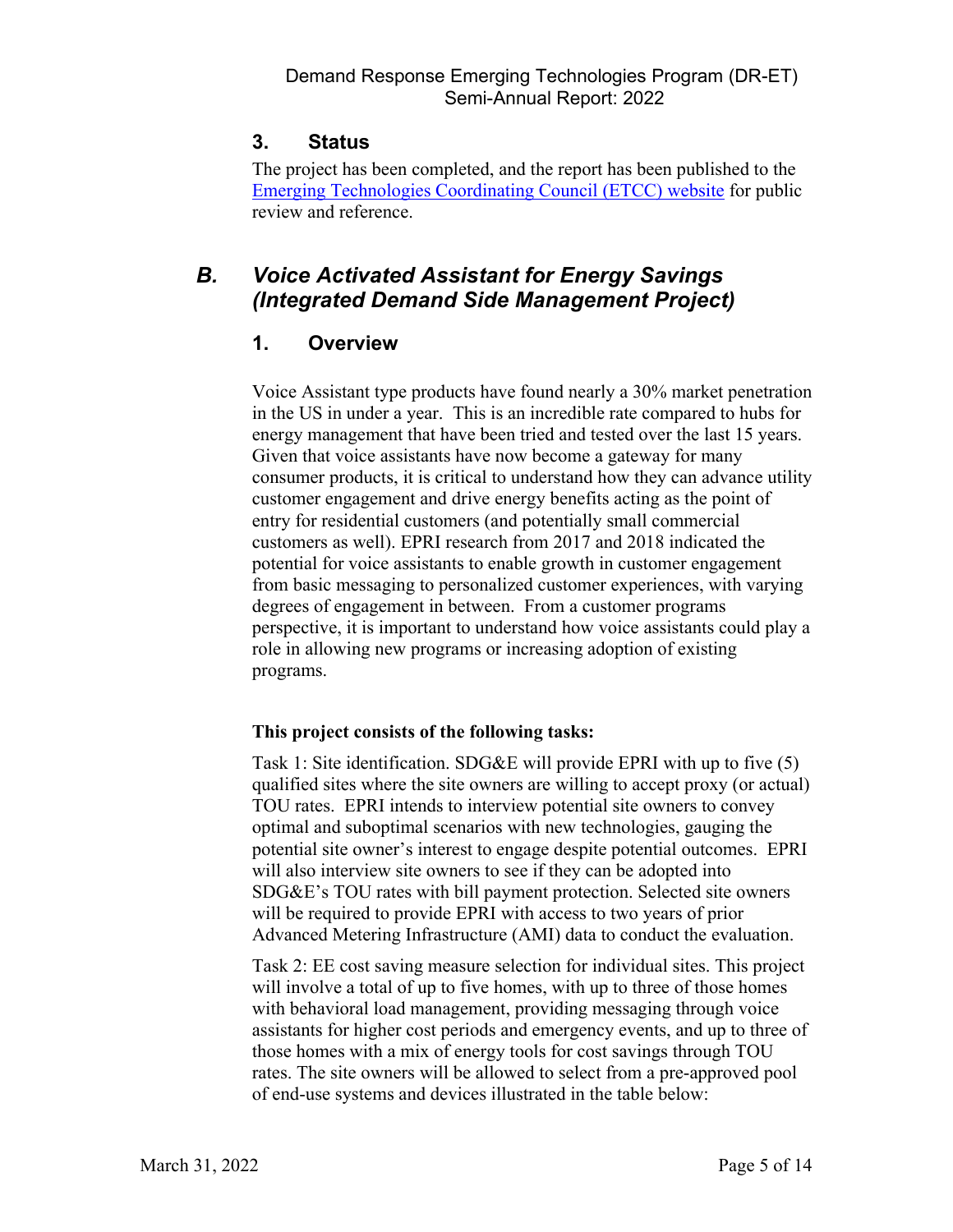| Thermostats          | Ecobee, Venstar, Rheem |  |  |
|----------------------|------------------------|--|--|
| <b>Batteries</b>     | Sonnen                 |  |  |
| <b>Water Heaters</b> | Rheem                  |  |  |
| <b>Blinds</b>        | <b>Hunter Douglas</b>  |  |  |

Task 3: Development of Voice Assistant Skills. EPRI will work with SDG&E to develop versions of voice assistant skills that may include:

- 1. Integration of voice assistants to end-use devices using cloudbased integration. This is a technically complex initiative, and EPRI has prior experience with certain end use devices.
- 2. Messaging to homeowners about upcoming high price periods.
- 3. Messaging a high-price period and recommend a specific set of changes for customers to make (reset thermostats, etc.).
- 4. Messaging a high-price period, and based on customer response, automatically adjusting settings on end-use devices.
- 5. Providing customers feedback using AMI data (and device data as available) on energy use during normal and high-price periods using the voice assistants.
- 6. Providing customers an opt-out functionality for high-price periods (a "don't bother me" command).

Task 4: Device installation and testing. This task involves collaborating with the homeowners to install devices (voice assistants or voice assistants + energy management devices). The end-use devices selected for installation may be influenced by the time required for procurement, installation, and code official approval. Should the time for installation of end-use devices jeopardize the time schedule required by SDG&E, those devices may be omitted from the project. Homeowners will then be required to enroll in the SDG&E TOU plans. Information is expected to be delivered through the voice assistants on pricing and energy savings.

The intent is to measure customer engagement and end-use device performance over a range of weather conditions, including summertime when the potential for electric use reduction is high. If batteries are to be installed, EPRI will need to seek and obtain permits, which have a variable timeline. EPRI will notify SDG&E and seek permission (if needed) for installation contractors selected.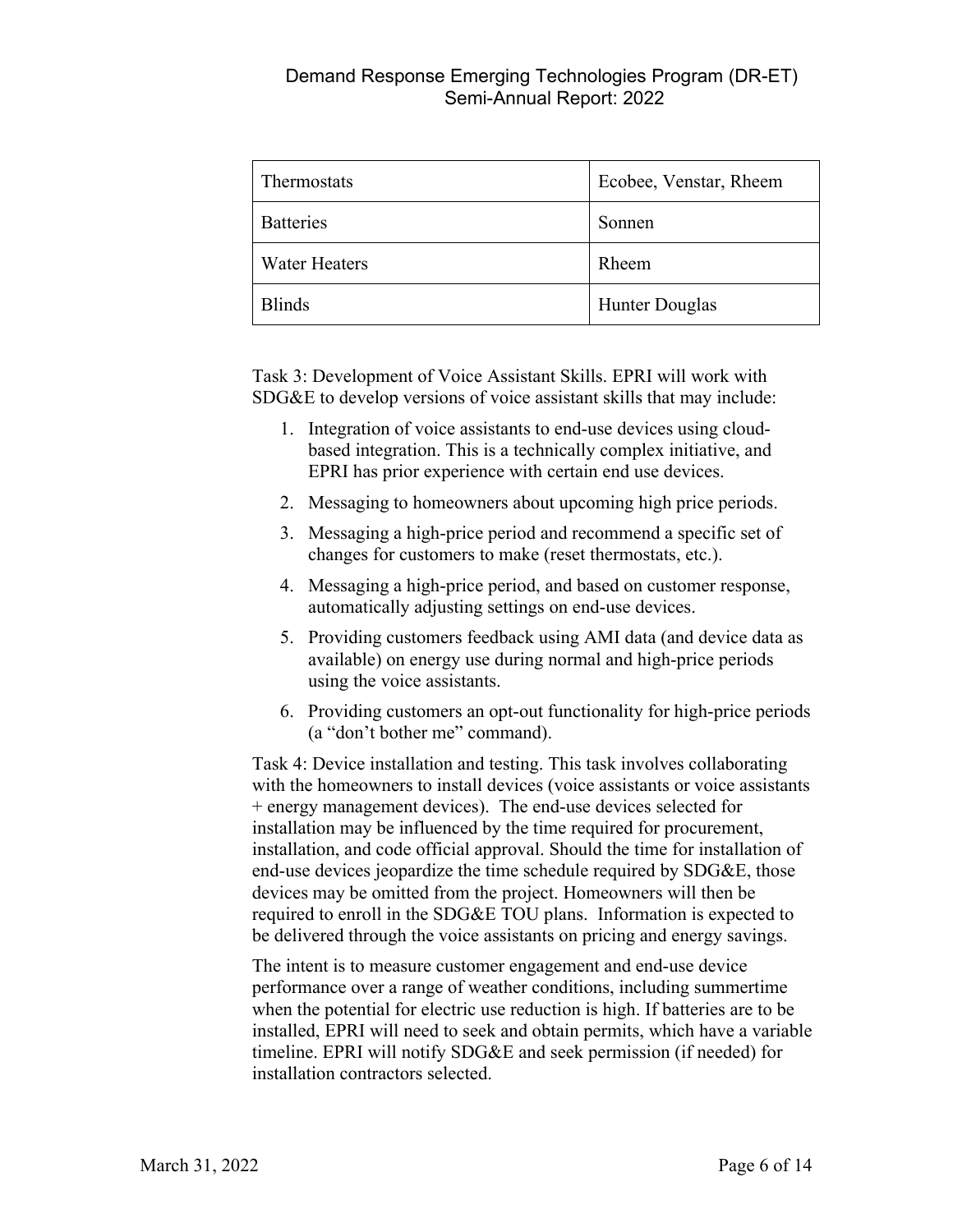Task 5: DR events. This task initiates DR events through the voice assistants and measures impact through Normalized Metered Energy Consumption (NMEC) at the meter. This measurement is expected to provide a sum of both behavioral operation and automated device operation for DR. More than four events were implemented in each home during Q3 2020.

Task 6: Analysis. The project seeks to compile energy use data using both AMI data and additional monitoring points (using device level data and circuit metering). The energy data should then be correlated with pricing signals to understand cost savings over the test period. These cost savings should be extrapolated to annual savings using building energy performance models. Working with SDG&E, the resultant data is expected to be plugged into program development tools for subsequent filings.

Task 7: Reporting. The reports will include a preliminary report that outlines the costs and implementation challenges for voice assistants in a programmatic setting as well as any measured savings using real TOU rates for selected homes. A formal project handoff to internal stakeholders through a final presentation will be held in Q4 2021. The final report is undergoing final review and is anticipated to be completed by Q4 2021.

#### <span id="page-8-0"></span>**2. Collaboration**

The progress and results have been shared with other CA IOUs ET-DR Leads. SDG&E's ET Team is also collaborating with its Residential Program Advisors to keep them informed of potential measure value as the project yields positive cost-effectiveness.

#### <span id="page-8-1"></span>**3. Status**

The project has been completed, and the report has been published to the [Emerging Technologies Coordinating Council \(ETCC\) website](https://www.etcc-ca.com/reports/voice-assistants-customer-engagement-and-customer-programs) for public review and reference.

# <span id="page-8-3"></span><span id="page-8-2"></span>*C. Permanent Load Shifting Evaluation of a Refrigeration Battery*

#### **1. Overview**

The project will demonstrate the Refrigeration Battery's ability to maintain the desired temperature set-points of a supermarket's medium temperature refrigeration systems without running the central compressors or condensers for up to eight (8) hours at a time. By turning off medium temperature refrigeration compressors and condensers during on-peak hours, as defined by SDG&E's AL-TOU rate schedule, the Refrigeration Battery is expected to reduce the facility's monthly peak demand by up to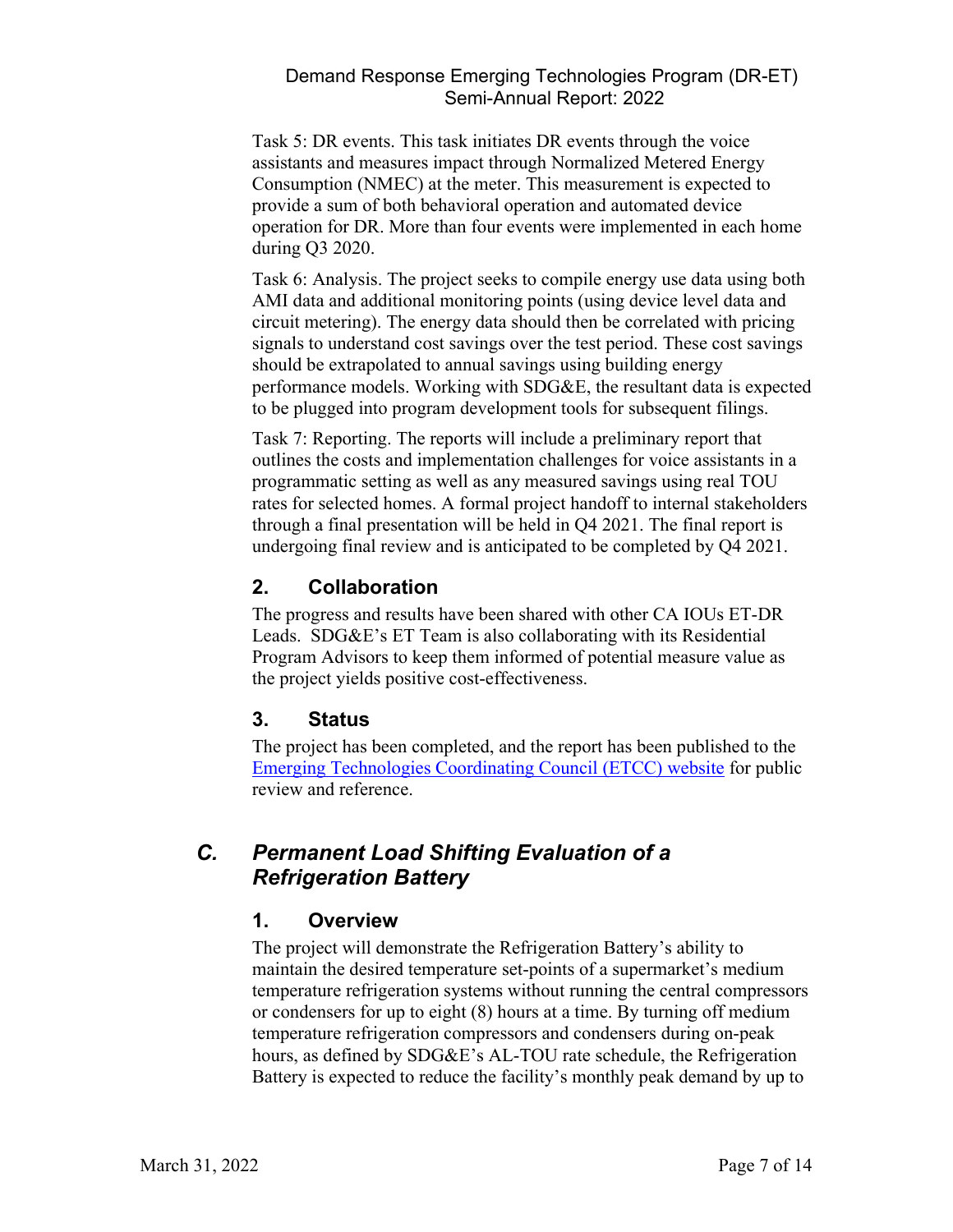75 kW. If successful it would achieve a decrease in monthly peak demand of up to 25%.

### <span id="page-9-0"></span>**2. Collaboration**

The progress and results have been shared with other CA IOUs ET-DR Leads as well as with various interested attendees at the Internal Technology Transfer meetings. This project has attracted some national media attention and strong interest from Electric Power Research Institute (EPRI) who is aiming to build on SDG&E's initial research in this space.

### <span id="page-9-1"></span>**3. Status**

The project has been completed, and the report has been published to the [Emerging Technologies Coordinating Council \(ETCC\) website](https://www.etcc-ca.com/reports/grocery-store-thermal-energy-storage-retrofit-study) for public review and reference.

# <span id="page-9-2"></span>**II. Ongoing Projects thru the Reporting Period**

# <span id="page-9-4"></span><span id="page-9-3"></span>*A. Dehumidification & Water Purification Demand Response Project*

#### **1. Overview**

This project is evaluating the electric load and demand response capabilities of two (2) types of dehumidification drinking water systems. Ten (10) dehumidification units from two different vendors were installed in buildings around the SDG&E service territory. These units cool air below the dew point to produce water. The collected water is filtered, ozone is injected, then chilled or heated to use as an office "water dispenser" for drinking water.

The primary purpose of the assessment is to:

- Determine the load profile, baseline energy use, and peak demand of the units.
- Determine the available peak load reduction of the units for a demand response event. Multiple reduction strategies may be analyzed, including but not limited to turning the unit off or adjusting the water delivery temperature set points.

The secondary purpose of the assessment is to: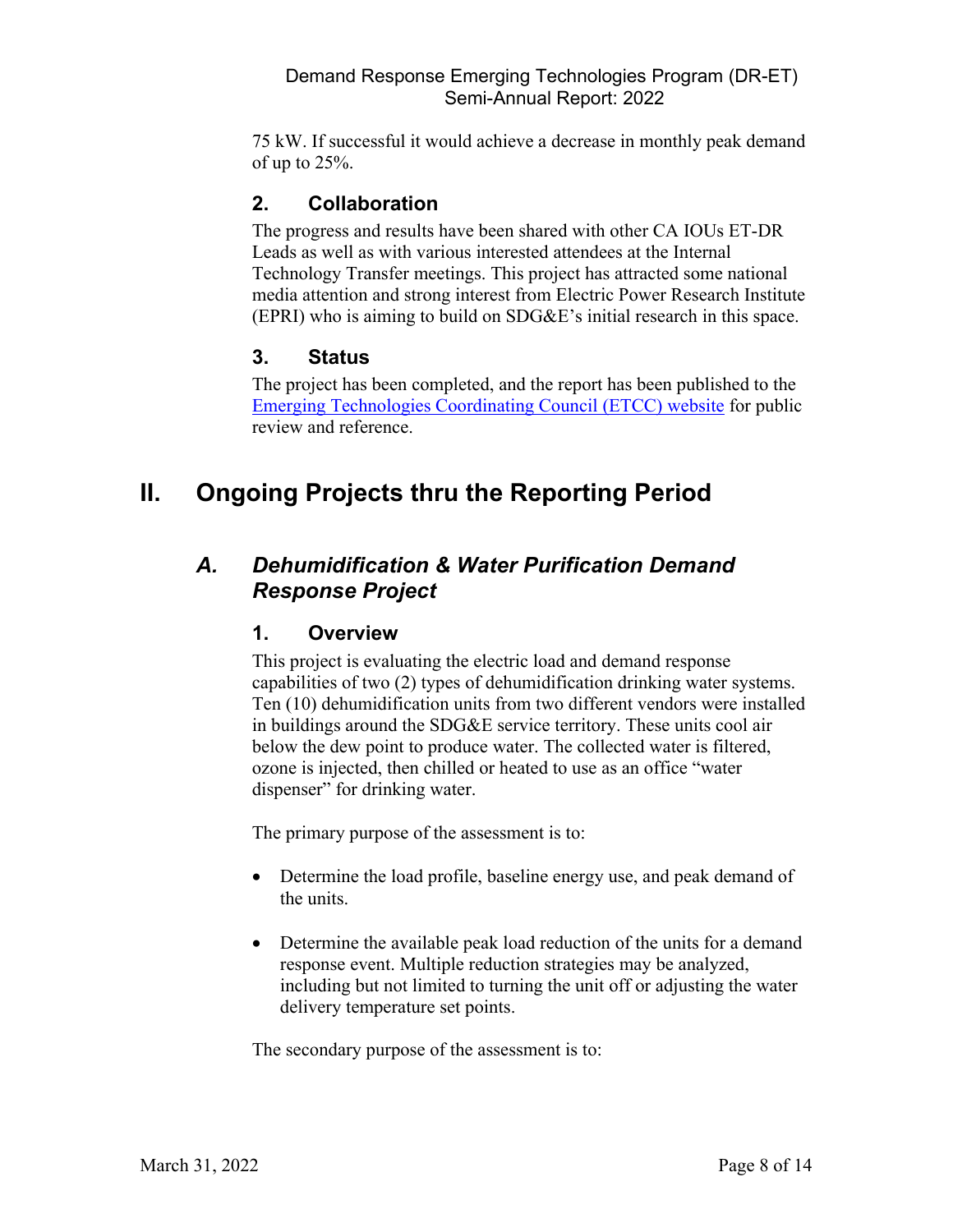- Understand the added load (load growth potential) to the SDG&E territory assuming a reasonable penetration rate.
- Use the micro data to theorize what impact these products could have on the embedded energy in water distribution throughout SDG&E service territory.

### <span id="page-10-0"></span>**2. Collaboration**

The progress and results were shared with other CA IOUs during scheduled monthly DR-ET Leadership conference calls. SDG&E's ET Team also collaborated with its facilities by placing two units for comparison study at its Energy Innovation Center (EIC) and Company office.

#### <span id="page-10-1"></span>**3. Status**

Due to COVID-19, all units that initially were placed in facilities throughout the SDG&E territory have experienced a significant decline in usage due to business operations adjustments in response to the stay-athome orders. SDG&E worked with its Measurement & Verification consultant to attempt to resume operation of the units where possible.

#### <span id="page-10-2"></span>**4. Next Steps**

The project has been extended thru Q2 2022 to allow time for the data collected from the units to be analyzed. The final report is expected to be available in Q2 2022. The final report will be published to the ETCC website for public review and reference.

# <span id="page-10-3"></span>*B. SDG&E's Energy Innovation Center (EIC) – Demonstrating DR Performance of a Variable Refrigerant Flow (VRF) – Indirect Evaporative Cooling (IEC) Hybrid System*

#### <span id="page-10-4"></span>**1. Overview**

Rooftop package air condition systems, or rooftop units (RTUs), are typical for many small to medium commercial office buildings. Replacing RTUs with more energy efficient HVAC alternatives, such as heat pumps, offers significant energy savings potential. Within the category of heat pumps, variable refrigerant flow (VRF) heat pumps offer even greater savings potential.

The selected vendor is also contracted with the California Energy Commission (CEC) to demonstrate the application of a hybrid system that combines VRF heat pump systems with Indirect Evaporative Cooling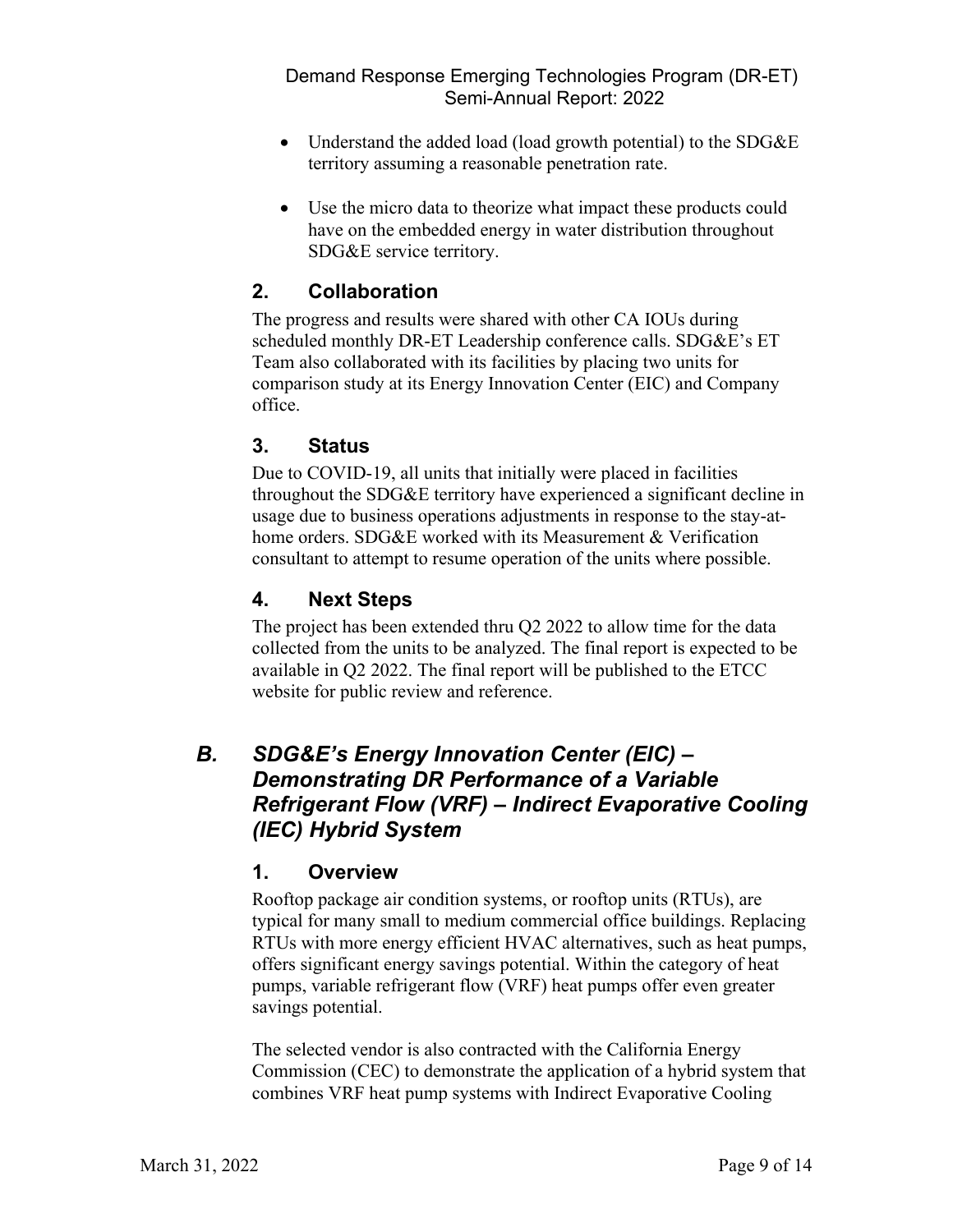(IEC) units to possibly provide even greater energy savings. While the focus of the CEC project is to document the energy savings impact of the VRF-IEC hybrid system, the DR capability of this hybrid system is beyond the scope of CEC's direction.

However, the DR potential of the VRF-IEC hybrid system could be a potentially compelling value proposition that merits demonstration. Being able to understand the DR characteristics of the hybrid system regulated by a "master controller" during all modes of operation (IEC Only, VRF Only, and simultaneous IEC and VRF) is critical to validate and quantify their DR impact.

### <span id="page-11-0"></span>**2. Collaboration**

This scope of work is an add-on to a larger CEC project that is focusing on the EE potential of the same combination of equipment and controls strategy. The results are also to be shared with other CA IOUs ET-DR Leads.

#### <span id="page-11-1"></span>**3. Status**

All DR testing of the controller units at both the Energy Innovation Center (EIC) and the site in SCE territory is complete. Post trending has concluded, as well as the analysis of the data. Due to an unanticipated staffing change, the vendor has continued to experience delays in preparing the final report.

#### <span id="page-11-2"></span>**4. Next Steps**

The final report will be posted to the ETCC website for public review and reference.

# <span id="page-11-4"></span><span id="page-11-3"></span>*C. Electric Vehicle (EV) Charging Impact Study*

#### **1. Overview**

This study is being conducted to test the real-world impact of Electric Vehicle (EV) charging on a commercial office building located in the SDG&E service territory.

The study will examine the impact of introducing EV level 2 charging on a 57,000 sq. ft. commercial office building. The site is equipped with a 90 kW (AC) solar PV system, a 30 kW / 40 kWh Battery Energy Storage (BES), and four level 2 charging stations (8 ports).

The overriding goal of this study is to identify and quantify solar overgeneration mitigation as a benefit of interconnected workplace EV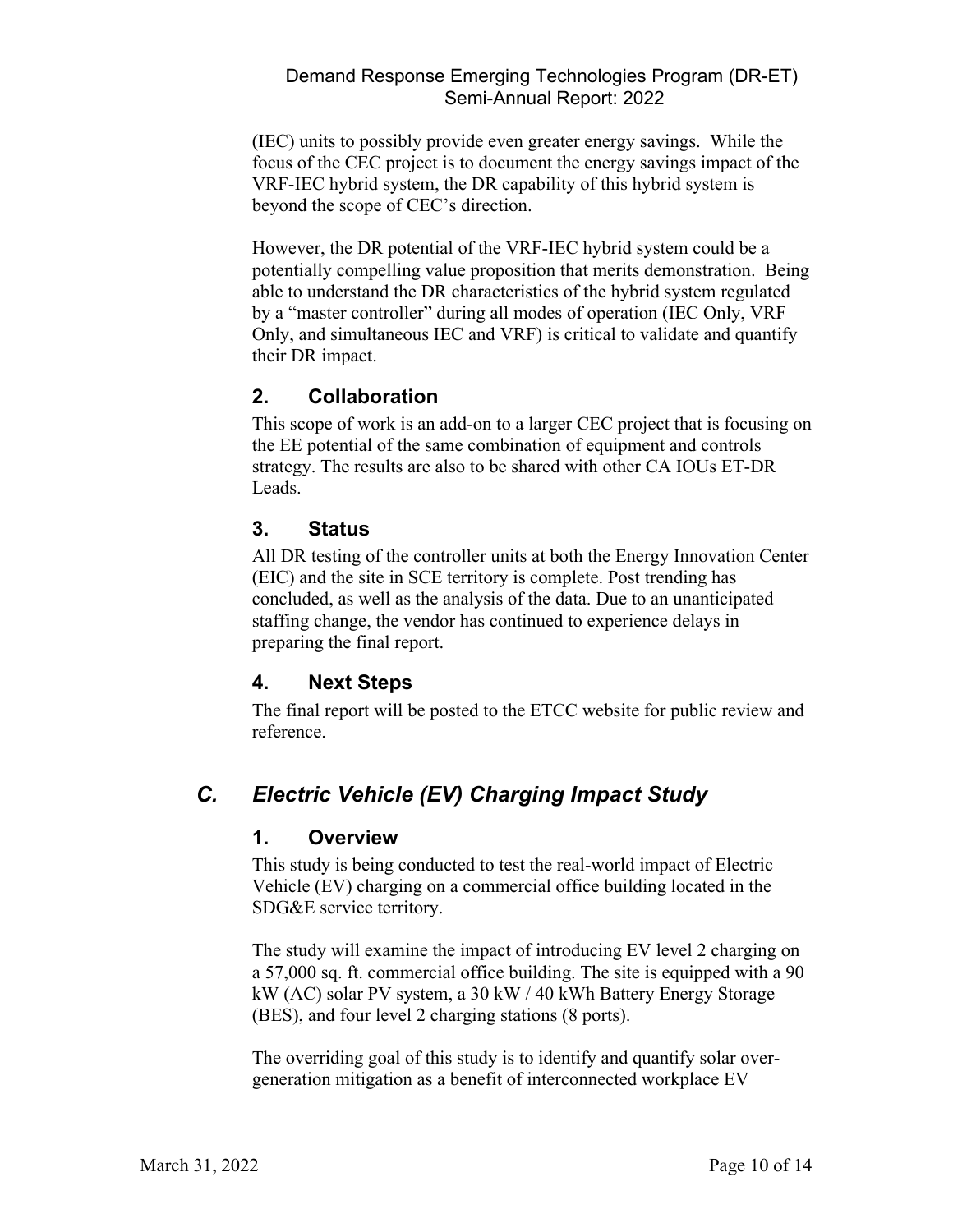charging. The results should provide insight into the potential for mass EV adoptions ability to achieve this goal.

Below are some of the key questions that could be examined in the study:

- Can EV charging help mitigate the impact of solar over-generation on the grid?
- Can a BES system be utilized to help flatten the usage curves, and is daytime EV charging counterproductive to shifting of demand?
- What charging utilization threshold must be achieved to demonstrate reasonable impact, and how long does it take from launch to achieve this level of usage?
- Is workplace charging cost effective for site hosts?
- What impact will EV charging have on solar sizing for a facility?
- Are current tariff structures amenable to the promotion of EV charging and load shifting?

#### <span id="page-12-0"></span>**2. Collaboration**

The progress and results will be shared with other CA IOUs ET-DR Leads. SDG&E's ET Team is also collaborating with its Demand Response Program and Clean Transportation team on this study.

#### <span id="page-12-1"></span>**3. Status**

The vendor has completed the data collection and is conducting analysis for the final report.

#### <span id="page-12-2"></span>**4. Next Steps**

The data analysis and final report are expected to be complete in Q2 2022. The final report will be posted to the ETCC website for public review and reference.

# <span id="page-12-4"></span><span id="page-12-3"></span>*D. Smart Thermostat Software Evaluation*

#### **1. Overview**

The Smart Thermostat Software Evaluation project will evaluate the energy and on-peak demand savings attributable to a software feature that has been rolled out to selected thermostats in the SDG&E service territory. The software features five energy and demand savings functions: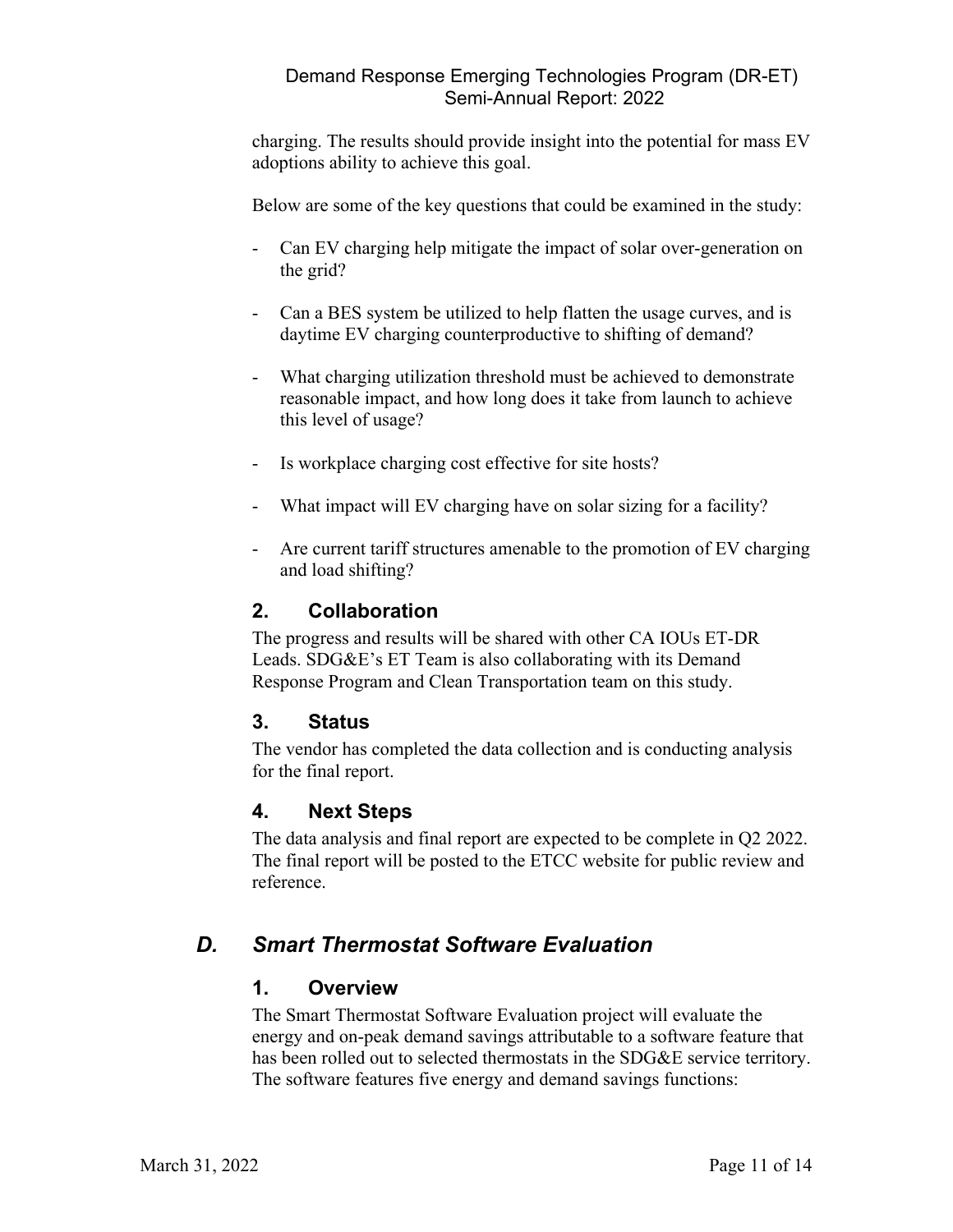- 1) Feels Like This function detects fluctuations in the home's indoor humidity to ensure that it feels like the temperature homeowners set on their thermostat. This function is designed for both energy efficiency and home comfort even during periods of high or low humidity.
- 2) Schedule Assistant This function monitors the thermostat's schedule. When the schedule does not match with the home's historic HVAC usage routine, Schedule Assistant recommends a new schedule to the user.
- 3) Smart Home and Away This feature adjusts the temperature setpoint when it detects that the home is unoccupied. It quickly restores the temperature settings when it detects that the home is occupied again.
- 4) Time of Use This function pre-cools and pre-heats the home during off-peak times of day. For customers that are on time of use electricity rates, this function can lower electricity bills by shifting cooling and heating to times of day when electricity is less expensive.
- 5) Community Energy Savings (CES) The CES function makes small thermostat setpoint adjustments to reduce energy consumption from cooling or heating during demand response events.

SDG&E worked with the manufacturer to identify customers who would receive the software offer. Of the 1,300 customers who received the offer, 950 enrolled.

The primary objective of this evaluation is to develop ex post load impact estimates for overall energy (kWh) consumption and average reduction of on-peak demand (kW). The evaluation will be completed in accordance with the California Demand Response (DR) Load Impact Protocols adopted by the Commission in Decision (D.) 04-08-050.

The evaluation will include the following tasks: development of an EM&V Plan; data collection and validation; load impact estimation and ex ante forecasting; and a final report that summarizes the findings of this evaluation.

# <span id="page-13-0"></span>**2. Collaboration**

The progress and results will be shared with other CA IOUs ET-DR Leads. SDG&E's ET Team is also collaborating with its Demand Response Program team on this study.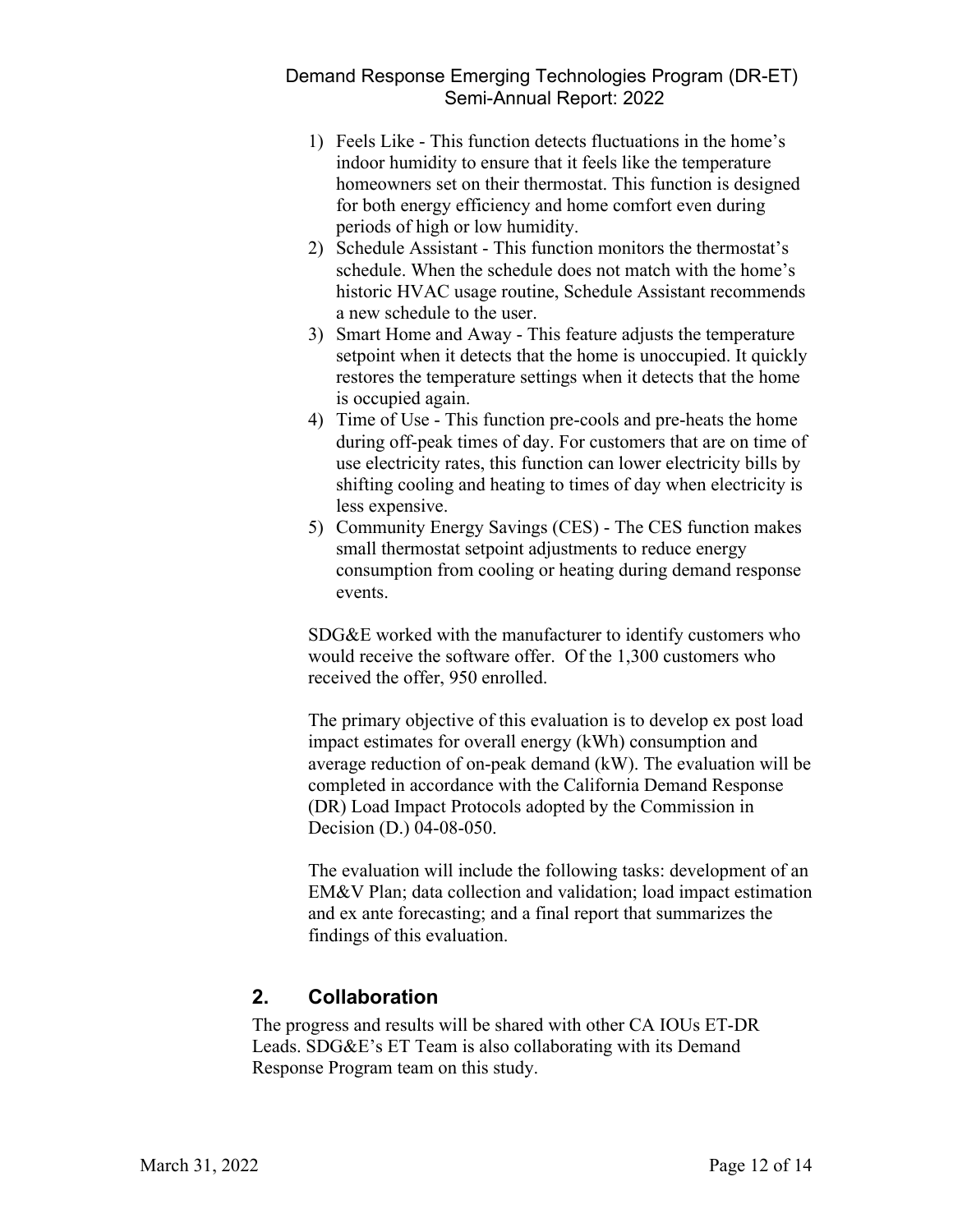#### <span id="page-14-0"></span>**3. Status**

The vendor has completed its analysis and has prepared a draft final report that is currently undergoing review.

#### <span id="page-14-1"></span>**4. Next Steps**

The final report is expected to be completed in Q2 2022. The final report will be posted to the ETCC website for public review and reference.

# <span id="page-14-3"></span><span id="page-14-2"></span>**III. New Projects Initiated during the Reporting Period**

# <span id="page-14-4"></span>*A. Shelter Valley Virtual Power Plant Project*

#### **1. Overview**

The Shelter Valley Virtual Power Plant (VPP) project will evaluate the control, dispatch and real-time signaling of behind the meter resources installed throughout a vulnerable community in the SDG&E service territory.

Shelter Valley is a small, unincorporated community located in an area of East San Diego County that is more prone to outages and Public Safety Power Shutoff (PSPS) events. The project seeks to help build a smart, resilient community while boosting energy reliability and emergency preparedness. The project will evaluate the impact the VPP can have during peak energy consumption periods and when load might need to be shifted or curtailed due to severe weather or other grid conditions.

The VPP is expected to include a variety of resources including battery storage, smart thermostats, and smart plugs. New battery storage systems are being prioritized to customers with existing solar who are on medical baseline and/or those with access & functional needs.

SDG&E has contracted with a vendor to assist with administration of the project including the recruitment of customers to participate in the study and installation of devices inside participating customers' homes. A separate vendor is contracted to enable a cloud-based platform that can control multiple resources integrated into the VPP.

# <span id="page-14-5"></span>**2. Collaboration**

The progress and results will be shared with other CA IOUs ET-DR Leads. SDG&E's ET Team is also collaborating with its Advanced Clean Technology, Sustainability, Marketing & Communications and Demand Response Program teams on this study.